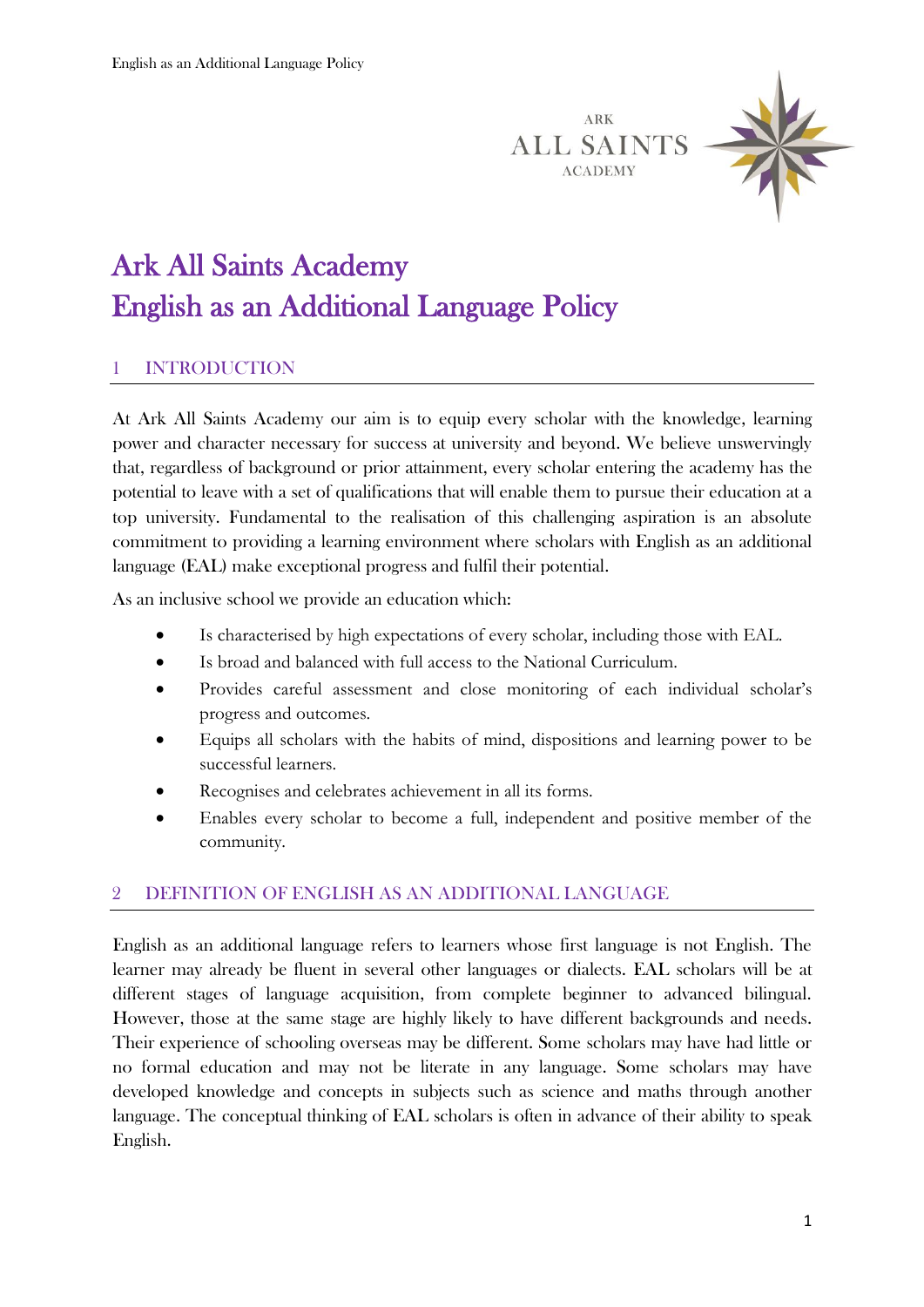Some EAL learners may have learning difficulties. However, the simple fact that a scholar has a home language which is different from the language in which he/she is taught or he/she is a new arrival in the UK does not mean that he/she has Special Educational Needs (SEN).

# 3 MONITORING THE PROGRESS AND ATTAINMENT OF EAL SCHOLARS

At Ark All Saints Academy we assess and closely monitor the progress and attainment of every scholar. Assessment is largely performance-based and provides accurate and reliable information to inform teaching and to support effective progress in learning for all scholars, including those with EAL.

We screen all scholars on entry, using the following tools:

- Baseline Ark tests in reading, writing and maths at the end of Year 6.
- Commercial reading age tests at the beginning of Year 7.
- Baseline assessments in science and the non-core subjects during the first half term of Year 7.
- On-going observations by teachers, form pastoral tutors and Learning Assistants  $(LAs)$ .

We assess any scholars who are at the earliest stages of learning English to establish their proficiency and literacy in their first language and to establish their prior knowledge and experience in other subjects.

The National Curriculum extended scale step descriptors (as defined in 'A Language in Common' QCA, 2004) are used to measure beginner EAL scholars' developing proficiency in speaking and listening, reading and writing until the point at which they begin to work at National Curriculum levels. At Ark All Saints Academy a specialist EAL teacher monitors the language development of beginner EAL scholars. This includes observing scholars (both in and out of the classroom), conducting diagnostic assessments, and consulting with subject teachers.

The identification and assessment of the SEN of scholars whose first language is not English is given particular care. The scholar's performance in a range of subjects is considered to establish whether the difficulties being encountered arise due to English not being a first language or from the scholar having SEN.

## 4 SUPPORTING THE LANGUAGE DEVELOPMENT OF EAL SCHOLARS

EAL scholars 'learn more quickly when socialising and interacting with their peers who speak English fluently and can provide good language and learning role models', Ofsted EAL briefing paper, 2012.

At Ark All Saints Academy, EAL scholars are given access to a broad and balanced curriculum and learn alongside their peers. All teachers are teachers of literacy, and are responsible for supporting all scholars to develop their language skills, including EAL learners. Any withdrawal of EAL learners from the mainstream classroom is for a specific purpose, time-limited and linked to the work of the mainstream classroom. In such instances the specialist EAL teacher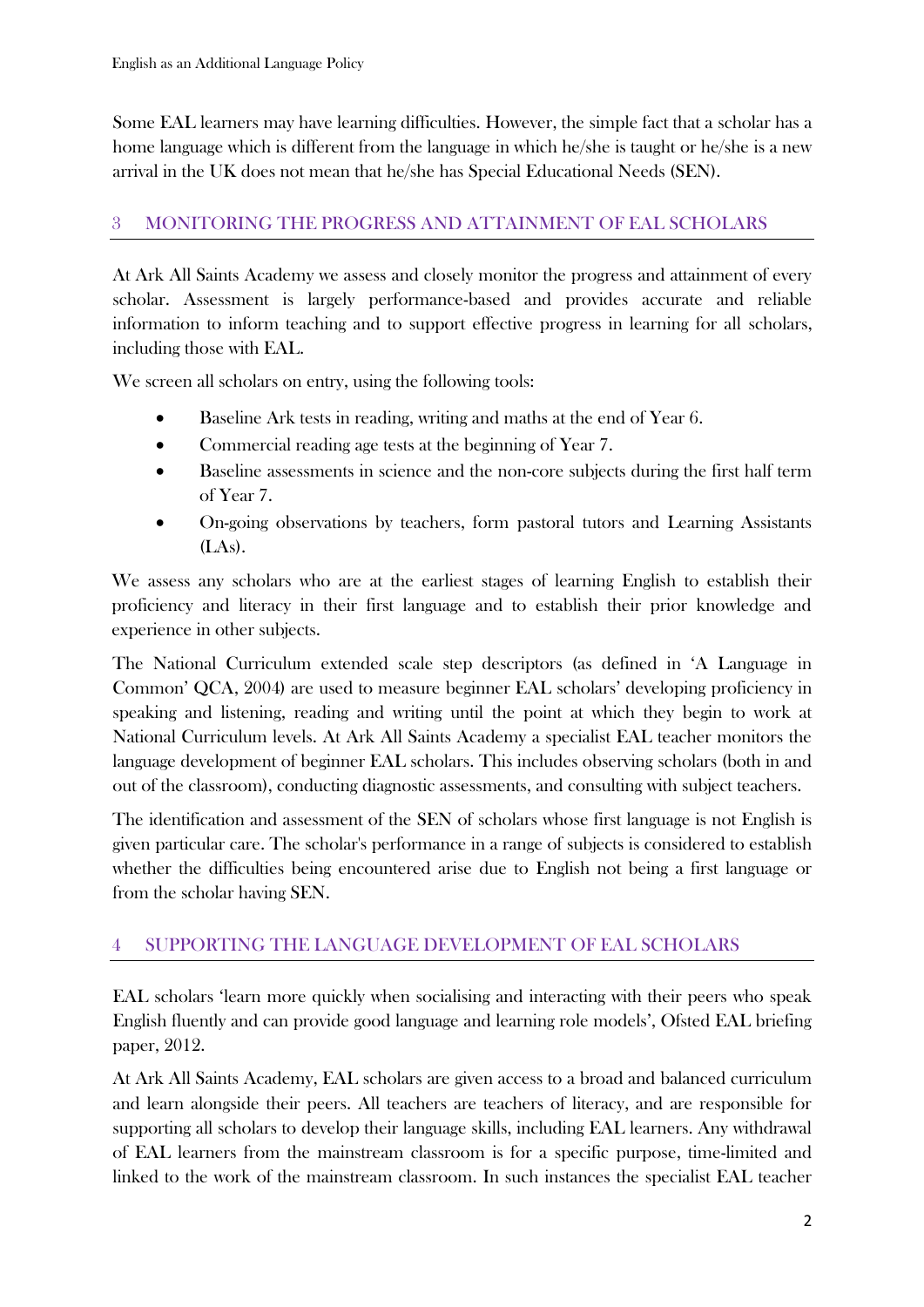and the subject teacher liaise to plan the withdrawal lesson(s) and to review the progress of the EAL scholar concerned. Additional targeted support, such as individual or small group literacy work or independent learning support, is provided outside of lesson time, either before or after school hours, as and when required. The purpose of any such targeted interventions is to help EAL scholars apply their learning in mainstream lessons.

At Ark All Saints Academy EAL scholars are supported in their learning by:

- A tailored induction programme for new arrivals including a buddy system and highly structured individual/group interventions, where applicable.
- High quality whole class, inclusive teaching.
- An appropriate level of cognitive challenge in lessons, with appropriate language scaffolding.
- Visual support to help them access the curriculum, including dual language texts, bi-lingual dictionaries and pictorial prompts, where appropriate.
- Careful consideration of grouping i.e. a new arrival is not automatically placed in the lowest attaining set.
- A rich programme of extra-curricular activities.

# 5 RESPONSIBILITIES OF SUBJECT TEACHERS

Subject teachers have a responsibility to ensure that they:

- Plan collaboratively with the EAL teacher, focusing on language and subject content in lesson planning.
- Provide targeted support to learners of EAL. Such support involves pre-teaching to enable scholars to access the lesson content, as well as support during the lesson and follow-up consolidation.
- Provide individual support, either before or during the lesson, on occasions when specific difficulties and misconceptions arise.
- Use a range of strategies to develop and consolidate scholars' skills in speaking and listening, reading and writing.
- Modify or design specific resources to scaffold and support the learning or curriculum access needs of scholars with EAL.
- Closely monitor progress of EAL scholars.
- Provide continuing support to meet the varying needs of more advanced learners as they develop competence in English.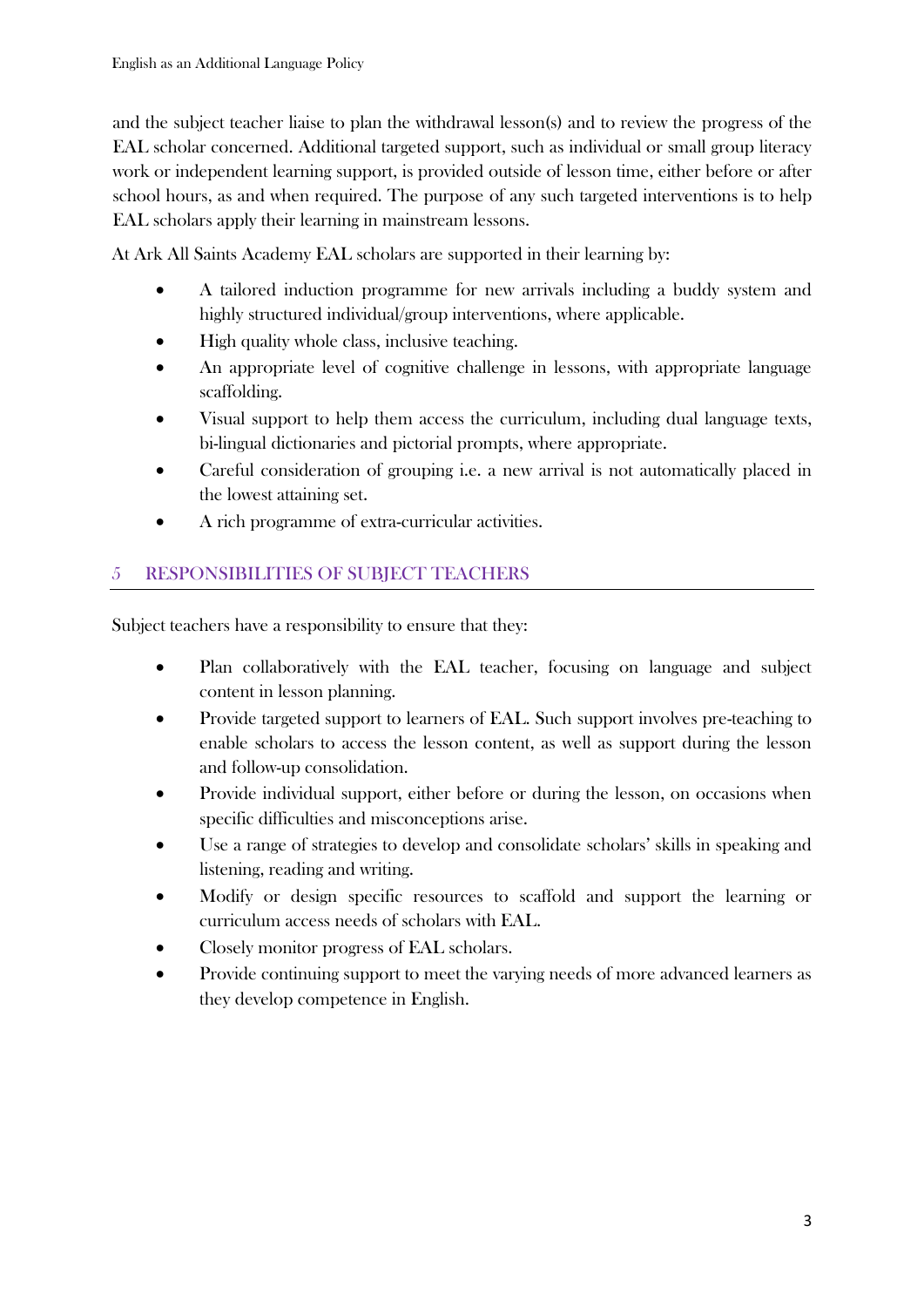# 6 RESPONSIBILITIES OF THE SPECIALIST EAL TEACHER

The specialist EAL teacher has a responsibility to ensure that he/she:

- Creates literacy profiles of beginner EAL learners and ensures that subject teachers are aware of the range of needs of the EAL learners in their classes.
- Plans collaboratively with subject teachers, focusing on language and subject content in lesson planning.
- Provides targeted support to learners of EAL. Such support includes individual and small group literacy work and independent learning support.
- Provides individual support, either before or during the lesson, on occasions when specific difficulties and misconceptions arise.
- Adapts subject content materials to make them accessible for new arrival EAL learners.
- Designs specific resources to scaffold and support the learning or curriculum access needs of scholars with EAL.
- Closely monitors progress of EAL scholars and reports their progress to subject teachers.
- Ensures that more advanced learners have continuing support to meet their varying needs as they develop competence in English.

# 7 TRAINING

The Academy is committed to offering staff training that enables all staff to feel confident and skilled when dealing with the diverse needs of the scholars they are teaching, supporting and working with. A programme of training on issues related to EAL will be scheduled each year.